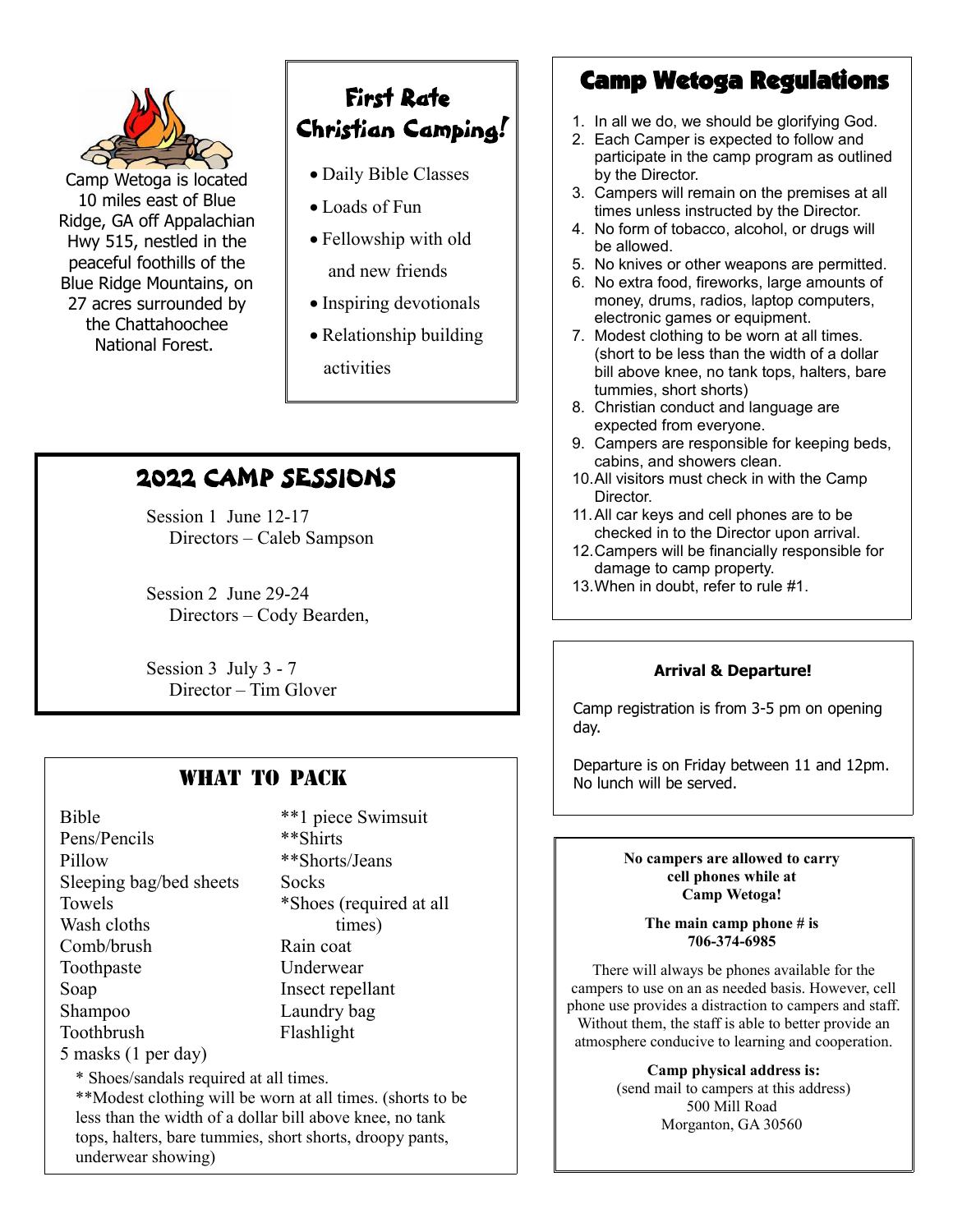# 2022 Camp Wetoga Registration

| Session (Circle 1) #1 #2 #3                                                                                       |                                                                                                                   |                                                                                                   |
|-------------------------------------------------------------------------------------------------------------------|-------------------------------------------------------------------------------------------------------------------|---------------------------------------------------------------------------------------------------|
| <b>Please Print</b>                                                                                               |                                                                                                                   |                                                                                                   |
|                                                                                                                   |                                                                                                                   | Gender M F                                                                                        |
| Campers Name<br>First Name<br>Last name                                                                           |                                                                                                                   |                                                                                                   |
| Age at time of camp                                                                                               | Last Grade Completed                                                                                              |                                                                                                   |
| T-shirt size (circle) S M L XL XXL XXXL                                                                           |                                                                                                                   |                                                                                                   |
|                                                                                                                   |                                                                                                                   |                                                                                                   |
| Parent/Guardian Name                                                                                              |                                                                                                                   |                                                                                                   |
|                                                                                                                   |                                                                                                                   |                                                                                                   |
|                                                                                                                   |                                                                                                                   |                                                                                                   |
| Parent/Guardian Phone                                                                                             |                                                                                                                   |                                                                                                   |
| <b>MEDICAL INFORMATION</b>                                                                                        |                                                                                                                   |                                                                                                   |
|                                                                                                                   |                                                                                                                   |                                                                                                   |
| Does the camper have any physical, learning or behavioral difficulties?                                           |                                                                                                                   |                                                                                                   |
| <b>Camp Costs</b>                                                                                                 |                                                                                                                   | Please mail application to:                                                                       |
| • \$190 per camper each week (includes camp t-<br>shirt and daily canteen)                                        | Camp Wetoga<br>c/o Scott Davis<br>1673 Old River Rd.<br>Cornelia, GA 30531<br>OR register online @ campwetoga.com |                                                                                                   |
| \$40 non-refundable registration fee may be paid<br>prior to deadline with balance to be paid at<br>registration. |                                                                                                                   |                                                                                                   |
| Pre-registration ends 2 weeks before each new<br>camp session when camp costs increase \$10.                      |                                                                                                                   |                                                                                                   |
| • All fees are non-refundable after the pre-<br>registration deadline.                                            |                                                                                                                   | <b>Attached Release of Liability may be mailed</b><br>with Registration or turned in the day camp |

**with Registration or turned in the day camp begins.**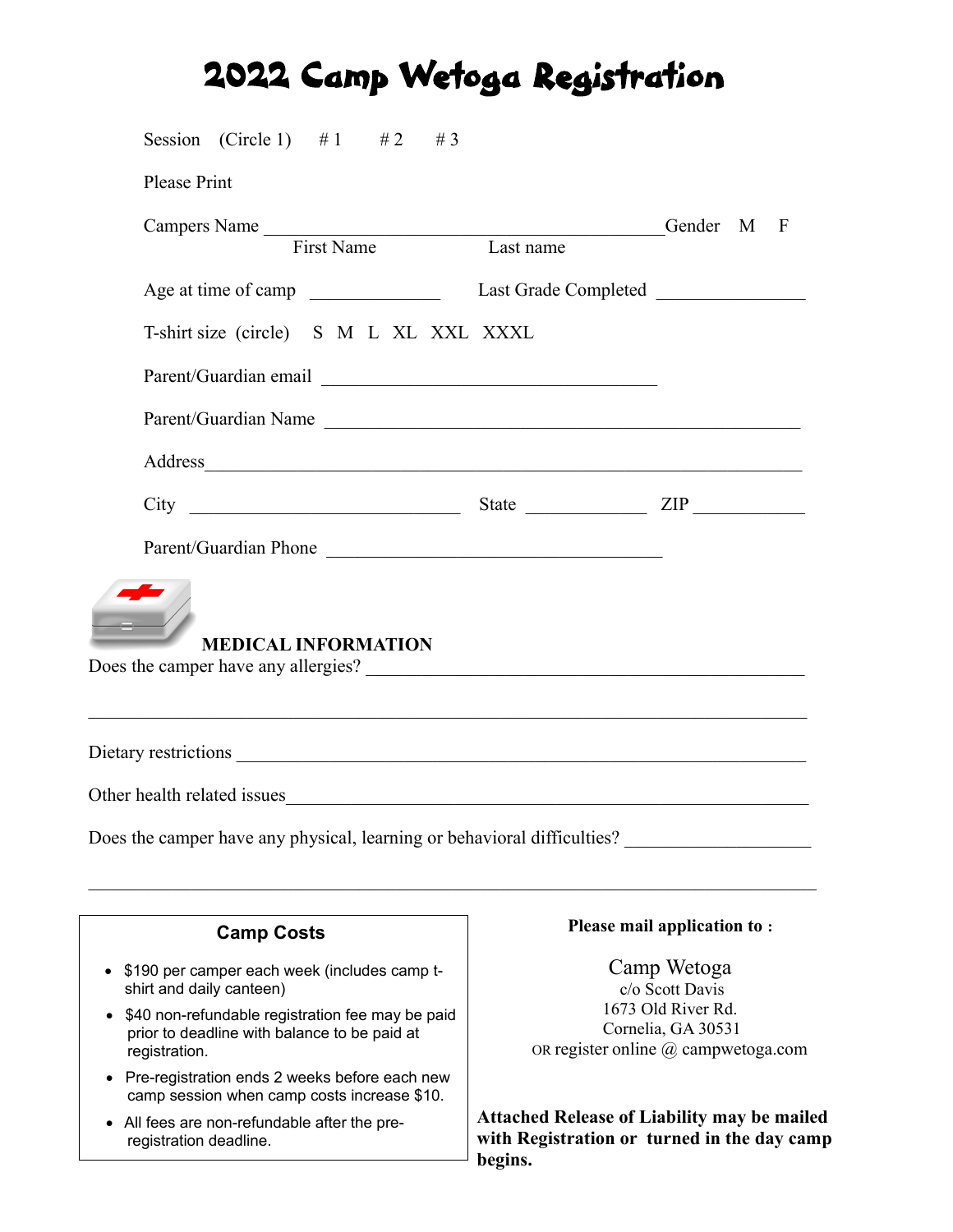## **NORTH GEORGIA BIBLE CAMP, INC. DBA & AKA, CAMP WETOGA**

### **RELEASE OF LIABILITY READ CAREFULLY – THIS AFFECTS YOUR LEGAL RIGHTS**

In exchange for campground usage and all activities appurtenant thereto as allowed by North Georgia Bible Camp, Inc ("NGBC") d/b/a & a/k/a, Camp Wetoga, of 500 Mill Road, Morgantown, Georgia, 30560, I agree for myself and (if applicable) for the members of my family, to the following:

**1. AGREEMENT TO FOLLOW DIRECTIONS:** I agree to observe and obey all posted rules and warnings, agree to follow any oral instructions or directions given by NGBC, or employees, representatives or agents thereof.

**2. ASSUMPTION OF THE RISKS AND RELEASE:** I recognize Camp Wetoga is a rustic campground with undulating dirt & gravel pathways, limited lighting and other potential hazards. I further recognize that there are certain inherent risks associated with the above described activity and, to the fullest extent allowed by law, I assume full responsibility for personal injury and (if applicable) my family members, and further release and discharge NGBC for injury, loss or damage arising out of my or my family's use of or presence upon the facilities of NGBC, whether caused by the fault of myself, my family NGBC, or employees, representatives or agents thereof.

**3. INDEMNIFICATION:** I agree to indemnify and defend NGBC against all claims, caused of action, damages, judgments, costs or expenses, including attorney fees and other litigation costs, which may in any way arise from my or my family use or presence upon the facilities of NGBC.

**4. FEES:** I agree to pay for all damages to the facilities of NGBC caused by any negligent, reckless, or willful actions by me or my family.

| <b>5. CONSENT:</b> I, (printed name) | of (city and state)                                                       |
|--------------------------------------|---------------------------------------------------------------------------|
|                                      | , consent to the participation of the following (my son(s) or daughter(s) |
| (printed names)                      |                                                                           |
|                                      |                                                                           |

in activities at Camp Wetoga, and agree on behalf of the above minor(s) to all of the terms and conditions of this Agreement. By signing this Release of Liability, I represent that I have legal authority over and custody of the above child(ren).

**6. MEDICAL AUTHORIZATION:** In the event of an injury to the above minor(s) during the above describe activities, I give my permission to NGBC, its employees, representatives or agents to arrange for all necessary medical treatment for which I shall be financially responsible. This temporary authority will begin on and will remain in effect until terminated in writing by the undersigned or when the above described activities are completed. NGBC, its employees, representatives or agents shall have the following posers:

a. The power to seek appropriate medical treatment or attention on behalf of my child(ren) as may be required by the circumstances, including without limitation, that of a licensed medical provider; and

b. The power to authorize medical treatment or medical procedures in an emergency situation

**7. APPLICABLE LAW:** Any legal or equitable claim that may arise from participation in the above